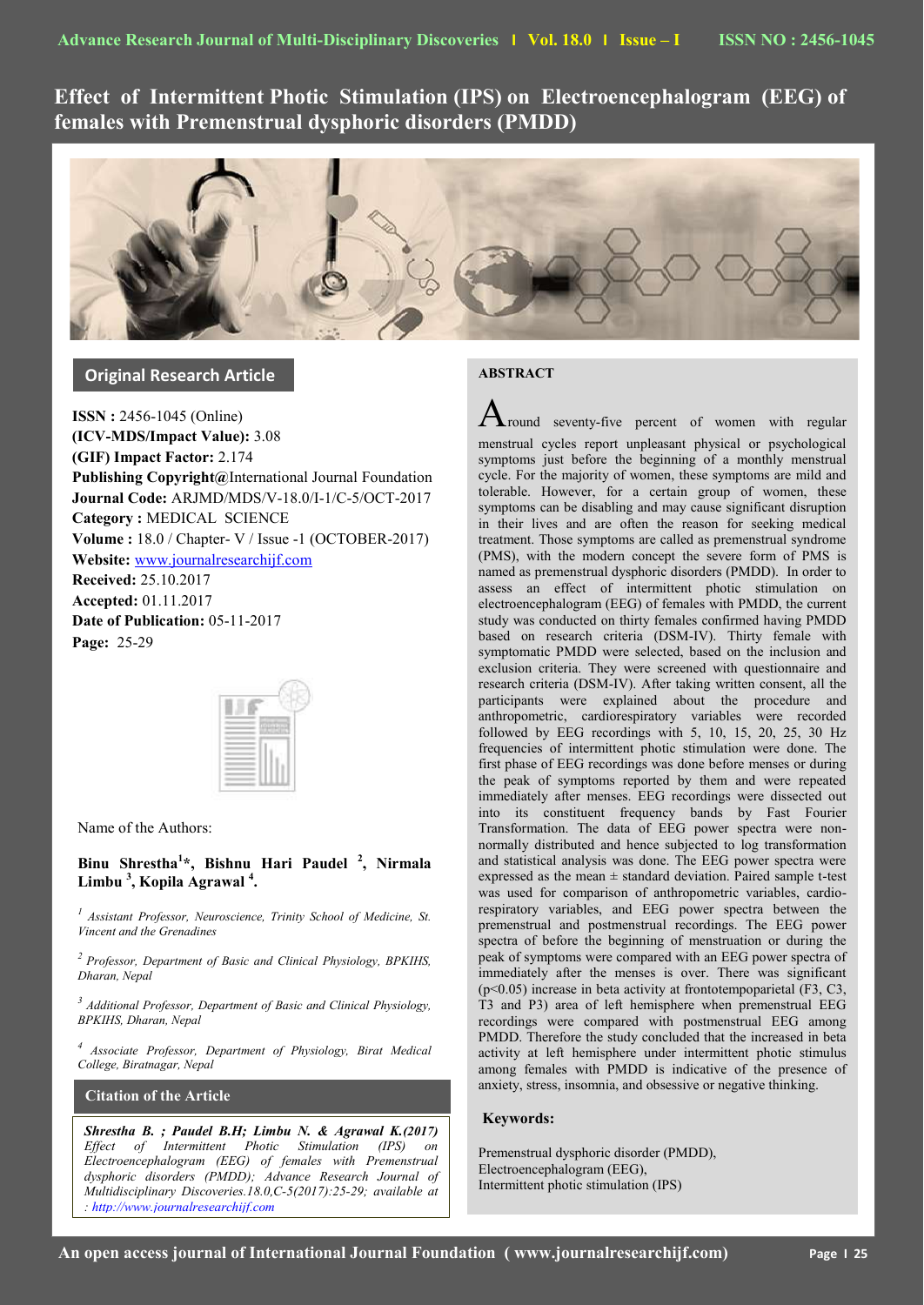#### **I. INTRODUCTION**

Most of the women in reproductive age group experience various emotional, behavioral and physical symptoms several days to weeks before their menstrual period and symptoms disappear following menstruation. These symptoms are generally called as Premenstrual syndromes (PMS). These symptoms may be mild to severe, and thereby causing significant impact on the quality of life. There are significant individual variations of symptoms among women with PMS. Depending on the severity of the symptoms of PMS, the functional impairment tend to be highest at home, followed by social, school, and occupational situations.**[1]** The 4th edition of Diagnostic and Statistical Manual of Mental disorders (DSM-IV)**[2]** have adapted diagnostic criteria for PMDD.

Intermittent Photic stimulation (IPS) is commonly used noninvasive method during routine electroencephalography for cerebral activation. It can be used for eliciting proximal EEG activity and also for localization of focal cerebral dysfunction.**[3-5]** The activating techniques by intermittent photic stimulation can bring out focal asymmetries or epileptiform activity in an EEG.**[6]** Previous study has shown increase in alpha and beta waves in an electroencephalogram of the female with PMDD during menstrual cycle as compared to age matched healthy control.[**7]** specifically, increase in slow EEG wave at the onset of menstruation.**[8]** The studies have shown the indirect and direct influence of light on mood and cognitive functions and also the light treatment has beneficial effects in non-seasonal and seasonal depression.<sup>[9-10]</sup> In the study done by Rode et al.<sup>[11]</sup> showed that figure comparison task given to women during menstrual cycle showed hemispheric asymmetry was more pronounced in early follicular phase but reduced in the luteal phase. However, the verbal task produced more pronounced left hemisphere dominance in the luteal phase and musical task produced the more asymmetry in the follicular phase. **[12]** So we aimed to see an effect of intermittent photic stimulation during EEG among the females with PMDD.

## **II. MATERIALS AND METHODS**

The study consisted of thirty females of reproductive age between 18 to 30 years with regular menstrual cycle (28±7 days) confirmed having PMDD based on research criteria (DSM-IV). All subjects were undergraduates and postgraduates students of medical institute with no history psychiatric, neurological or any major medical illness. All the participating females were explained about the study and procedures. Detailed medical history and physical examinations were documented and informed written consents were taken. The subject selection was based on DSM-IV criteria. EEG recordings were preceded by anthropometric and cardiorespiratory variables measurements.

#### **EEG recording and analysis**

The first EEG recordings were done before menses or during the peak of symptoms reported and were repeated immediately after menses over. All subjects were instructed to relax and close eyes and photic stimulation of 5, 10 , 15, 20,

25, 30 Hz frequencies were administered in increasing order for 30 sec each with an interval of 10 sec; by using a photo stimulator and white flashing lamp placed 20 cm from the subject's eyes.

EEG records were visually inspected for the presence of any artifacts like an eye blink, detectable eye movement, and body movements. After visual inspection, three artifact-free-5 second epochs selected from each frequency band of intermittent photic stimulation. Selected epochs were place on Fast Fourier Transformation (FFT) method for decomposition of EEG waveforms into sine wave components in terms of respective frequencies in the ranges of delta (0.5-4.0 Hz), theta (4.0-7.0 Hz), alpha1 (7.0-10.0 Hz), alpha2 (10.0-13.0 Hz), and beta (13.0-32.0 Hz) bands. The power spectrum for each band obtained for different regions of the brain as provided by the selected montage was exported to Microsoft Excel worksheet files for further analysis. The powers from three epochs were averaged for each subject.

#### **III. STATISTICAL ANALYSIS**

The data obtained were exported to SPSS (version 18) and tested for normal distribution. The data of anthropometric variables, cardio-respiratory variables, were normally distributed and expressed in terms of mean ± standard deviation (SD). Log transformation of the EEG power spectra was done to normalize the data and statistical analysis was done. The EEG power spectra were expressed as mean  $\pm$  SD.

Paired sample t-test was used for comparison of anthropometric variables, cardio-respiratory variables, and EEG power spectra between premenstrual recording and postmenstrual recording. A p-value of  $\leq 0.05$  was considered statistically significant.

# **IV. RESULT**

**INTERNATIONAL JOURNAL FOUNDATION**

**JANRUNAL** 

INTERNATIONAL

FOUNDATION

There was no any stastistcal significance for the premenstrual anthropometric variables (age, weight, height, and BMI) and cardiorespiratory variables (systolic and diastolic blood pressure, pulse rate, respiratory rate, and arterial oxygen saturation), when compared with postmentrual recording. However, the premenstrual EEG power spectrum when compared with postmenstrual EEG between EEG of PMDD showed significantly increased beta activity at sites T3 (p=0.013), F3 (0.007), C3 (0.014); T3 (p=0.010), T5 (p=0.002), F3 (p=0.039), P3 (p=0.009); F7 (p=0.002), T3 (p=0.015), T5 (p=0.001), F3 (p=0.002), C3 (p=0.017), P3 (p=0.009); Cz (p=0.018), T4 (p=0.031), T6 (p=0.018), P4 (p=0.001), T3 (p=0.013), T5 (p=0.022), F3 (p=0.046), C3 (p=0.022), P3  $(p=0.019)$ , O1  $(p=0.009)$ ; F3  $(p=0.027)$ , C3  $(p=0.024)$ ; F3 (p=0.019), C3 (p=0.041), P3 (p=0.010), O1 (p=0.039) during photic stimulation with 5,10,15,20,25 and 30 HZs respectively as shown in the **table1.**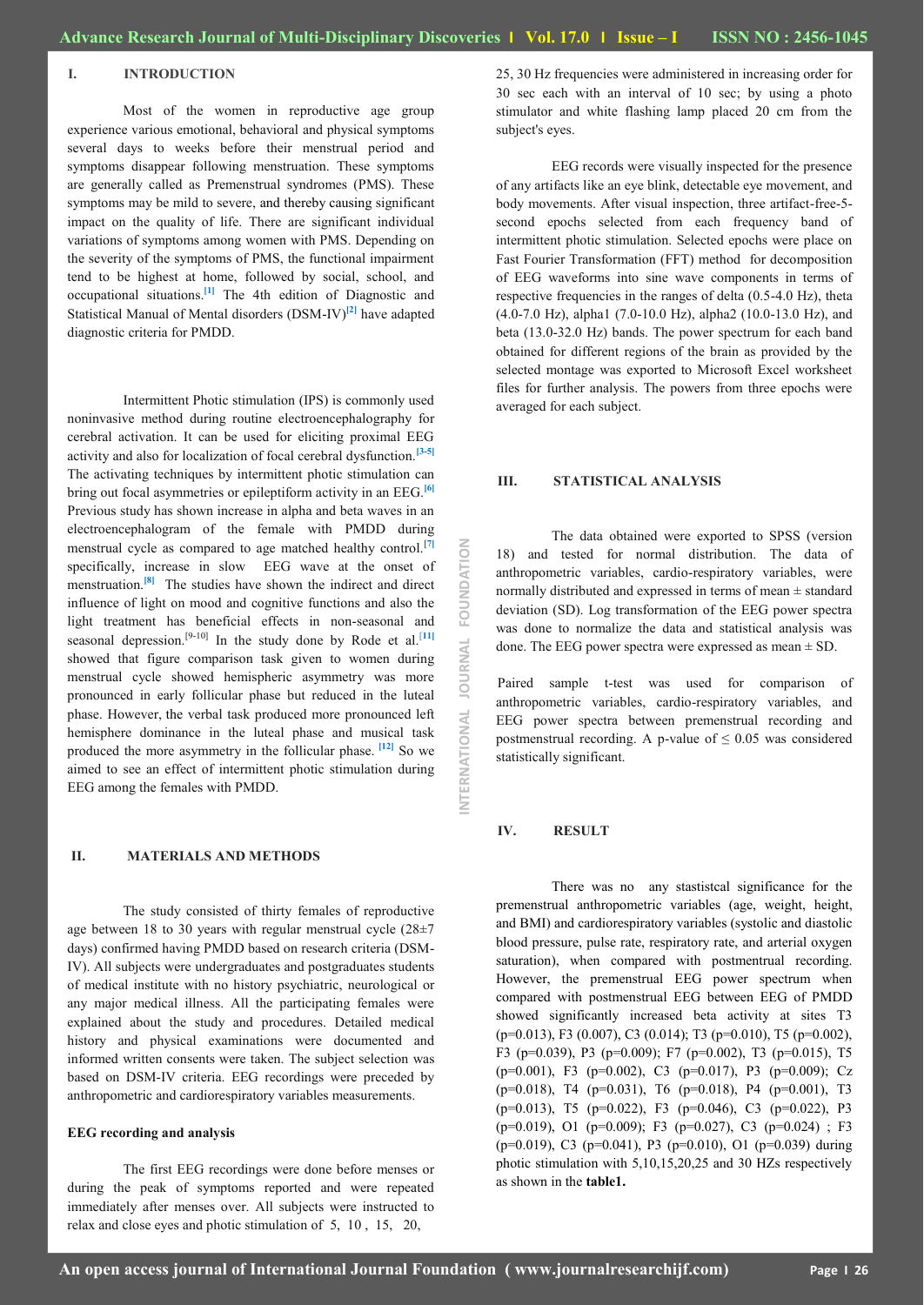|       | Table1. Comparison of EEG power spectrum between premenstrual and postmentrual recording under various frequency bands. |               |                    |                |                    |                     |                    |                         |                         |                    |                    |                |                    |                            |                |                |                          |                |                 |                 |                 |
|-------|-------------------------------------------------------------------------------------------------------------------------|---------------|--------------------|----------------|--------------------|---------------------|--------------------|-------------------------|-------------------------|--------------------|--------------------|----------------|--------------------|----------------------------|----------------|----------------|--------------------------|----------------|-----------------|-----------------|-----------------|
|       |                                                                                                                         | <b>Electr</b> |                    |                |                    |                     |                    |                         |                         |                    |                    |                |                    |                            |                |                |                          |                |                 |                 |                 |
|       |                                                                                                                         | ode           | Fz                 | Сz             | Pz                 | Fp <sub>2</sub>     | F <sub>8</sub>     | T4                      | T <sub>6</sub>          | F <sub>4</sub>     | C4                 | <b>P4</b>      | <b>O2</b>          | Fp1                        | F7             | T <sub>3</sub> | T <sub>5</sub>           | F <sub>3</sub> | C <sub>3</sub>  | P <sub>3</sub>  | 01              |
|       |                                                                                                                         | sites         |                    |                |                    |                     |                    |                         |                         |                    |                    |                |                    |                            |                |                |                          |                |                 |                 |                 |
| 5Hz   | Premenstrual                                                                                                            | Mean          | 33.23              | 43.00          | 52.47              | 83.47               | 10.73              | 17.92                   | 23.95                   | 30.48              | 31.58              | 43.12          | 48.74              | 93.15                      | 23.91          | 28.53          | 36.71                    | 37.31          | 44.21           | 55.38           | 56.64           |
|       |                                                                                                                         | $\pm$<br>SD   | $\pm$              | $\pm$<br>34.09 | $\pm$              | $\pm$<br>94.74      | $\pm$              | $\pm$                   | $\pm$                   | $\pm$              | $\pm$              | $\pm$<br>29.21 | $\pm$              | $\pm$                      | $\pm$          | $\pm$          | $\pm$                    | $\pm$          | $\pm$           | $\pm$           | $\pm$           |
|       |                                                                                                                         | Mean          | 18.38<br>33.83     | 43.34          | 38.37<br>49.55     | 62.51               | 5.89<br>12.76      | 17.33<br>16.12          | 18.08<br>23.44          | 18.96<br>33.61     | 22.33<br>31.97     | 37.74          | 36.97<br>45.22     | 120.29<br>83.64            | 21.50<br>23.83 | 26.88<br>15.95 | 26.07<br>24.69           | 24.11<br>24.08 | 29.12<br>28.15  | 31.79<br>45.29  | 32.00<br>47.45  |
|       | Postmenstrual                                                                                                           | $\pm$         | $\pm$              | $\pm$          | $\pm$              | $\pm$               | $\pm$              | $\pm$                   | $\pm$                   | $\pm$              | $\pm$              | $\pm$          | $\pm$              | $\pm$                      | $\pm$          | $\pm$          | $\pm$                    | $\pm$          | $\pm$           | $\pm$           | $\pm$           |
|       |                                                                                                                         | SD            | 20.72              | 32.25          | 40.74              | 47.90               | 8.22               | 13.51                   | 14.48                   | 35.80              | 19.98              | 22.27          | 27.70              | 66.54                      | 32.62          | 11.06          | 16.71                    | 19.20          | 15.20           | 37.25           | 35.30           |
|       |                                                                                                                         | p             | N <sub>S</sub>     | <b>NS</b>      | <b>NS</b>          | <b>NS</b>           | <b>NS</b>          | <b>NS</b>               | <b>NS</b>               | <b>NS</b>          | <b>NS</b>          | <b>NS</b>      | <b>NS</b>          | <b>NS</b>                  | <b>NS</b>      | 0.013          | <b>NS</b>                | 0.007          | 0.014           | <b>NS</b>       | <b>NS</b>       |
|       |                                                                                                                         | Mean          | 45.55              | 53.60          | 61.22              | 126.38              | 14.14              | 20.84                   | 28.35                   | 39.65              | 39.90              | 49.73          | 62.36              | 140.28                     | 34.34          | 35.01          | 50.25                    | 46.30          | 53.22           | 69.32           | 86.69           |
|       | Premenstrual                                                                                                            | $\pm$         | $\pm$              | $\pm$          | $\pm$              | $\pm$               | $\pm$              | $\pm$                   | $\pm$                   | $\pm$              | $\pm$              | $\pm$          | $\pm$              | $\pm$                      | $\pm$          | $\pm$          | $\pm$                    | $\pm$          | $\pm$           | $\pm$           | $\pm$           |
|       |                                                                                                                         | SD            | 32.36              | 33.78          | 35.70              | 150.92              | 9.14               | 21.98                   | 16.06                   | 25.66              | 22.99              | 32.29          | 43.47              | 191.37                     | 31.69          | 37.07          | 38.44                    | 35.12          | 38.53           | 43.46           | 55.83           |
| 10 Hz |                                                                                                                         | Mean          | 40.97              | 49.61          | 57.48              | 88.67               | 17.03              | 16.58                   | 23.59                   | 38.92              | 38.57              | 42.70          | 52.81              | 120.05                     | 35.45          | 17.17          | 28.70                    | 26.07          | 33.78           | 50.85           | 55.88           |
|       | Postmenstrual                                                                                                           | $\pm$         | $\pm$              | $\pm$          | $\pm$              | $\pm$               | $\pm$              | $\pm$                   | $\pm$                   | $\pm$              | $\pm$              | $\pm$          | $\pm$              | $\pm$                      | $\pm$          | $\pm$          | $\pm$                    | $\pm$          | $\pm$           | $\pm$           | $\pm$           |
|       |                                                                                                                         | SD            | 19.36              | 20.89          | 30.42              | 60.25               | 11.44              | 11.93                   | 13.60                   | 32.04              | 14.48              | 20.35          | 28.13              | 93.52                      | 49.71          | 12.59          | 20.01                    | 14.24          | 15.52           | 35.87           | 34.46           |
|       |                                                                                                                         | p             | <b>NS</b>          | <b>NS</b>      | <b>NS</b>          | <b>NS</b>           | <b>NS</b>          | <b>NS</b>               | <b>NS</b>               | <b>NS</b>          | <b>NS</b>          | <b>NS</b>      | <b>NS</b>          | <b>NS</b>                  | 0.009          | 0.010          | 0.002                    | 0.039          | <b>NS</b>       | 0.009           | <b>NS</b>       |
|       | Premenstrual                                                                                                            | Mean<br>Ŧ     | 45.34<br>$\pm$     | 60.34<br>$\pm$ | 72.25<br>$\pm$     | 225.50<br>$\pm$     | 16.73<br>$\pm$     | 22.82<br>$\pm$          | 31.32<br>$\pm$          | 41.66<br>$\pm$     | 42.94<br>$\pm$     | 64.20<br>$\pm$ | 75.18<br>$\pm$     | 270.91<br>$\pm$            | 70.78<br>$\pm$ | 74.11<br>$\pm$ | 73.59<br>$\pm$           | 90.05<br>$\pm$ | 101.54<br>$\pm$ | 109.81<br>$\pm$ | 100.86<br>$\pm$ |
|       |                                                                                                                         | SD            | 24.92              | 38.69          | 40.35              | 356.91              | 11.74              | 20.65                   | 21.56                   | 32.80              | 22.91              | 37.16          | 54.75              | 473.88                     | 91.41          | 108.06         | 95.17                    | 105.76         | 115.55          | 105.14          | 76.24           |
| 15 HZ |                                                                                                                         | Mean          | 44.32              | 54.24          | 70.37              | 144.25              | 18.09              | 20.53                   | 24.95                   | 36.72              | 42.45              | 54.79          | 70.31              | 221.98                     | 70.39          | 22.70          | 31.38                    | 31.93          | 41.87           | 61.88           | 71.56           |
|       | Postmenstrual                                                                                                           | Ŧ             | $\pm$              | $\pm$          | $\pm$              | $\pm$               | $\pm$              | $\pm$                   | $\pm$                   | $\pm$              | $\pm$              | $\pm$          | $\pm$              | $\pm$                      | $\pm$          | $\pm$          | $\pm$                    | $\pm$          | $\pm$           | $\pm$           | $\pm$           |
|       |                                                                                                                         | SD            | 30.14              | 30.76          | 46.43              | 121.69              | 11.64              | 12.48                   | 15.49                   | 32.11              | 23.92              | 31.49          | 53.59              | 202.28                     | 126.14         | 20.23          | 23.88                    | 22.13          | 26.03           | 40.59           | 66.90           |
|       |                                                                                                                         | p             | <b>NS</b>          | <b>NS</b>      | <b>NS</b>          | <b>NS</b>           | <b>NS</b>          | <b>NS</b>               | <b>NS</b>               | <b>NS</b>          | <b>NS</b>          | <b>NS</b>      | <b>NS</b>          | <b>NS</b>                  | 0.002          | 0.015          | 0.001                    | 0.002          | 0.017           | 0.029           | <b>NS</b>       |
|       |                                                                                                                         | Mean          | 48.79              | 57.08          | 74.69              | 198.17              | 16.58              | 22.06                   | 32.46                   | 42.21              | 43.90              | 65.35          | 74.83              | 214.51                     | 57.88          | 54.22          | 68.37                    | 61.36          | 76.92           | 96.11           | 114.80          |
|       | Premenstrual                                                                                                            | $\pm$         | $\pm$              | $\pm$          | $\pm$              | $\pm$               | $\pm$              | $\pm$                   | $\pm$                   | $\pm$              | $\pm$              | $\pm$          | $\pm$              | $\pm$                      | $\pm$          | $\pm$          | $\pm$                    | $\pm$          | $\pm$           | $\pm$           | $\pm$           |
|       |                                                                                                                         | SD            | 25.52              | 28.22          | 39.59              | 293.15              | 9.81               | 16.69                   | 25.22                   | 22.30              | 21.97              | 38.73          | 58.89              | 382.86                     | 68.09          | 81.02          | 76.02                    | 71.67          | 94.57           | 90.37           | 88.55           |
| 20Hz  | Postmenstrual                                                                                                           | Mean          | 40.32              | 47.05          | 53.94              | 132.20              | 18.84              | 16.58                   | 21.42                   | 31.41              | 36.17              | 40.56          | 54.29              | 206.36                     | 67.17          | 20.95          | 27.89                    | 30.42          | 35.92           | 48.86           | 59.82           |
|       |                                                                                                                         | $\pm$         | $\pm$              | $\pm$          | $\pm$              | $\pm$               | $\pm$              | $\pm$                   | $\pm$                   | $\pm$              | $\pm$              | $\pm$          | $\pm$              | $\pm$                      | $\pm$          | $\pm$          | $\pm$                    | $\pm$          | $\pm$           | $\pm$           | $\pm$           |
|       |                                                                                                                         | SD            | 23.28<br><b>NS</b> | 18.90<br>0.018 | 27.91<br><b>NS</b> | 102.57<br><b>NS</b> | 14.14<br><b>NS</b> | 12.78<br>0.031          | 13.14<br>0.018          | 17.06<br><b>NS</b> | 13.54<br><b>NS</b> | 21.43<br>0.001 | 39.17<br><b>NS</b> | 192.47 114.41<br><b>NS</b> | <b>NS</b>      | 20.64<br>0.013 | 19.06<br>0.022           | 21.63<br>0.046 | 21.25<br>0.022  | 27.39<br>0.019  | 43.65<br>0.009  |
|       |                                                                                                                         | p<br>Mean     | 40.42              | 50.47          | 58.05              | 152.36              | 12.83              | 20.25                   | 28.35                   | 36.90              | 38.92              | 50.01          | 54.97              | 165.05                     | 43.59          | 46.58          | 52.98                    | 59.29          | 66.30           | 73.25           | 75.91           |
|       | Premenstrual                                                                                                            | $\pm$         | $\pm$              | $\pm$          | $\pm$              | $\pm$               | $\pm$              | $\pm$                   | $\pm$                   | $\pm$              | $\pm$              | $\pm$          | $\pm$              | $\pm$                      | $\pm$          | $\pm$          | $\pm$                    | $\pm$          | $\pm$           | $\pm$           | $\pm$           |
|       |                                                                                                                         | SD            | 21.87              | 38.44          | 41.41              | 215.30              | 7.47               | 18.17                   | 18.58                   | 28.16              | 26.67              | 36.42          | 38.04              | 272.32                     | 49.97          | 61.82          | 59.05                    | 59.38          | 58.49           | 54.98           | 52.90           |
| 25Hz  |                                                                                                                         | Mean          | 41.56              | 49.32          | 53.08              | 105.37              | 16.18              | 19.06                   | 24.43                   | 33.98              | 39.41              | 44.83          | 45.50              | 168.69                     | 58.79          | 22.97          | 28.61                    | 31.79          | 42.92           | 50.80           | 47.89           |
|       | Postmenstrual                                                                                                           | $\pm$         | $\pm$              | $\pm$          | $\pm$              | $\pm$               | $\pm$              | $\pm$                   | $\pm$                   | $\pm$              | $\pm$              | $\pm$          | $\pm$              | $\pm$                      | $\pm$          | $\pm$          | $\pm$                    | $\pm$          | $\pm$           | $\pm$           | $\pm$           |
|       |                                                                                                                         | SD            | 30.87              | 41.27          | 42.38              | 92.75               | 13.51              | 14.17                   | 17.94                   | 27.64              | 28.36              | 36.61          | 30.22              | 154.18                     | 103.85         | 27.41          | 26.57                    | 29.05          | 41.86           | 39.39           | 34.96           |
|       |                                                                                                                         | p             | <b>NS</b>          | <b>NS</b>      | <b>NS</b>          | <b>NS</b>           | <b>NS</b>          | <b>NS</b>               | <b>NS</b>               | <b>NS</b>          | <b>NS</b>          | <b>NS</b>      | <b>NS</b>          | <b>NS</b>                  | <b>NS</b>      | <b>NS</b>      | <b>NS</b>                | 0.027          | <b>NS</b>       | 0.024           | <b>NS</b>       |
|       |                                                                                                                         | Mean          | 38.52              | 43.62          | 52.34              | 155.70              | 12.68              | 18.94                   | 27.10                   | 34.75              | 34.64              | 45.24          | 50.88              | 177.91                     | 42.56          | 41.61          | 49.79                    | 54.37          | 62.25           | 71.44           | 76.10           |
|       | Premenstrual                                                                                                            | +<br>SD       | $\pm$<br>21.03     | $\pm$<br>23.64 | ÷.<br>28.39        | ÷<br>230.76         | $\pm$<br>7.42      | $\overline{a}$<br>20.35 | $\overline{a}$<br>18.82 | 24.57              | $\pm$<br>18.04     | $\pm$<br>26.57 | Ŧ.<br>33.84        | 293.23                     | 47.72          | Ŧ.<br>52.11    | $\Delta \omega$<br>50.30 | $\pm$<br>52.46 | ÷.<br>56.85     | $\pm$<br>56.61  | $\pm$<br>53.63  |
| 30Hz  |                                                                                                                         | Mean          | 36.71              | 45.63          | 44.34              | 102.29              | 14.95              | 16.75                   | 21.70                   | 31.15              | 33.71              | 37.73          | 40.77              | 162.74                     | 52.73          | 21.50          | 27.78                    | 28.51          | 34.31           | 47.86           | 42.27           |
|       | Postmenstrual                                                                                                           | $\pm$         | $\pm$              | $\pm$          | $\pm$              | $\pm$               | $\pm$              | $\pm$                   | $\pm$                   | $\pm$              | $\pm$              | $\pm$          | Ŧ                  | $\pm$                      | $\pm$          | $\pm$          | $\pm$                    | $\pm$          | $\pm$           | $\pm$           | $\pm$           |
|       |                                                                                                                         | SD            | 22.02              | 29.01          | 22.65              | 79.42               | 10.74              | 14.85                   | 13.83                   | 19.53              | 15.98              | 18.90          | 26.22              | 140.53                     | 88.03          | 27.31          | 26.98                    | 28.81          | 28.49           | 40.13           | 29.21           |
|       |                                                                                                                         | p             | <b>NS</b>          | 0.014          | <b>NS</b>          | <b>NS</b>           | <b>NS</b>          | <b>NS</b>               | <b>NS</b>               | <b>NS</b>          | <b>NS</b>          | <b>NS</b>      | <b>NS</b>          | <b>NS</b>                  | <b>NS</b>      | <b>NS</b>      | <b>NS</b>                | 0.019          | 0.041           | 0.010           | 0.039           |

## **V. DISCUSSION**

The aim of our study was to assess the impact of intermittent photic stimulations on electroencephalogram (EEG) of females with PMDD before menstruation and after menstruation. Our result showed a significant increase in beta activity at various regions of left hemisphere in PMDD with photic stimulation of frequencies ranging from 5 to 30 Hz in premenstrual EEG recordings.

This result is consistent with the study done in 1985**[13]** which reported that the greater difference in beta activity between the hemisphere during verbal than spatial task and also a significant effect of emotional valence in the temporal and parietal lobes. This study also showed the presence of more beta activity in the right temporal area during positive than during negative emotional task which correlated with the presence of negative thoughts as the features of PMDD. Perlis ML et al. **[14]** have demonstrated increase in beta activity is associated with primary insomnia which supports our hypothesis that females with PMDD also presents with difficulty falling asleep few days before their menses.

The cortical discharges vary with menstruation on high-intensity photic stimulation. **[15]** Our study has documented the increase in beta activity which correlates the changes in electrical activity of the brain during various phases of menstrual cycle. Bethany RL et al. **[16]** also found that early automatic visual processing is greater in women during mid-luteal phase of menstrual cycle compared to men.

The study done in 1949 **[17]** showed that rhythmic sensory stimulation at different frequencies can induce somatic, mental and emotional changes which also supports our result that significant increase in beta activity due to photic stimulations of various frequency in premenstrual recording of EEG but disappear in post menstrual recordings which infer with presence of emotional changes before the menses and disappears after menses.

An excessive high-beta (18-30 Hz) activity seen in several brain regions located in the frontotemporal regions among the patient with major depressive disorder was normalized and had complete disappearance of symptoms after the treatment with psychoneurotherapy.<sup>[18]</sup> This suggests that the normalization of high-beta activity in cortico-limbic/paralimbic regions can be associated with a significant reduction of depressive symptoms. This is also in the line of our findings that the significant increase in the beta activity before menstruation disappeared after menstruation in an EEG recording of the patient with PMDD. Study done by Ulett et al.<sup>[19]</sup> demonstrated that there is significant correlation between symptomatic anxiety proneness and dysphoria mediated by intermittent photic stimulation by flickering light which also supports our result as patient with PMDD experience with features of anxiety just before the menses and relives of symptoms after the menses.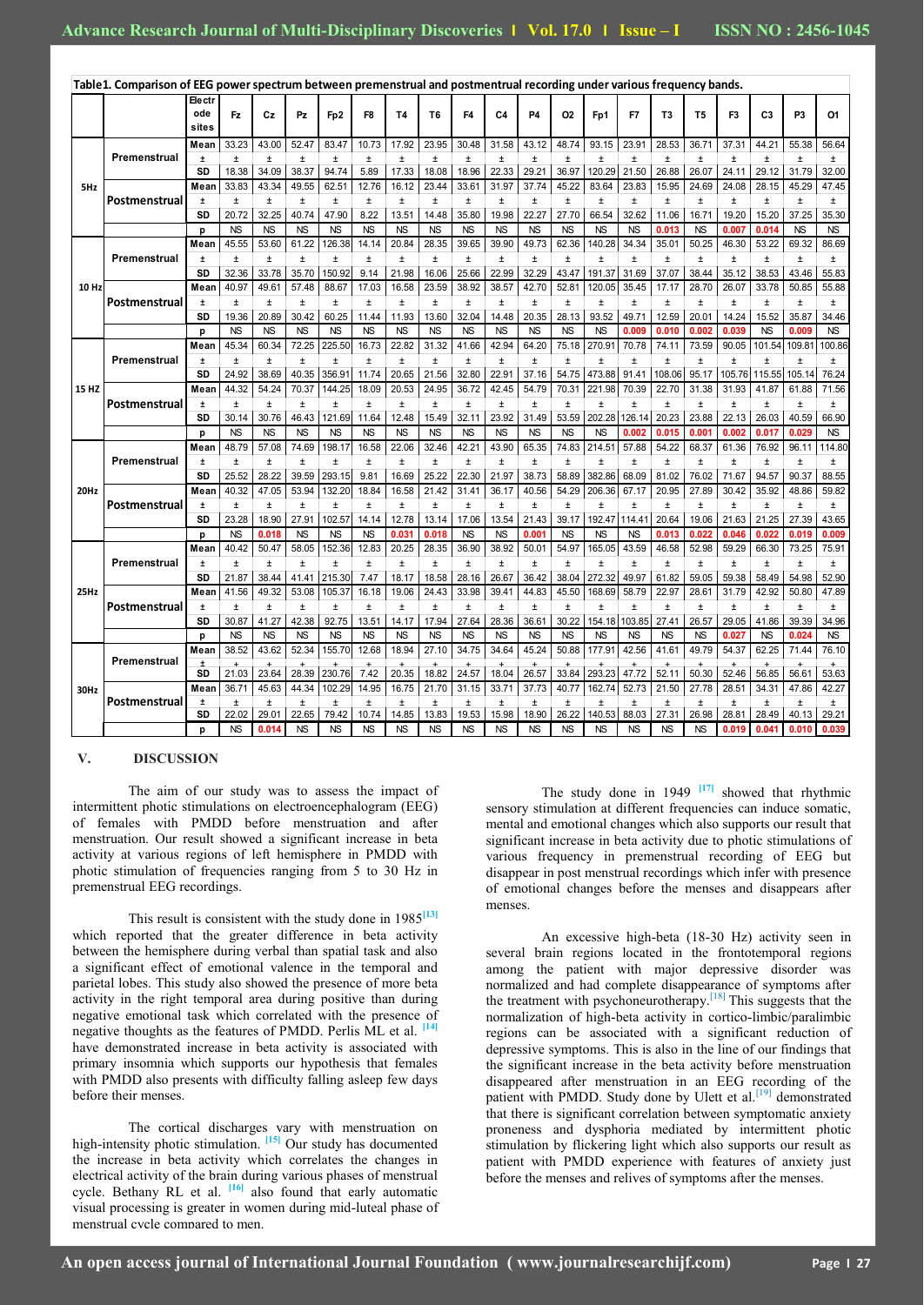In contrast to our finding, the study done by D.J Anderson et al. <sup>[20]</sup> showed a significant reduction in premenstrual symptoms by using photic stimulation with a flickering red light. In this study, seventeen women with PMS treated with a take-home flashing light device for 15 to 20 minutes per day throughout their cycle. Thirteen of the seventeen experienced a greater than 50% reduction in their symptoms which concluded that photic stimulation is an effective treatment for PMS. This study suggested that action of photic stimulation on circadian rhythms have a wider therapeutic application which can be useful for the treatment of premenstrual syndrome.

The study was done by Hans von G et al. **[21]** showed significant differences in the mood before and after photic stimulation. The photic stimulation produces an increase in theta activity <sup>[22]</sup> which explains that the subjective sleepiness experienced by the subjects is contradicting to our result. Significant improvement in behavioral outcomes in a CORTinduced mouse model of depression with LED-derived flickering photic stimulation compared with fluoxetine. **[23]** This suggests that rhythmical photic stimulation at alpha frequencies may aid in the improvement of the quality of life of patients with depression.

### **VI. CONCLUSION**

Females with PMDD reveals a significant increase in high-frequency beta waves at the left hemisphere in an EEG recording under a various frequency of intermittent photic stimulation. This finding concludes that females with PMDD experience features of anxiety, depression, mood swing, negative thoughts, insomnias and emotional changes.

#### **VII. ACKNOWLEDGEMENT**

Our sincere thanks to all the participants, faculty members, postgraduate students of the department, laboratory technician, and other staffs for their help and support on this research project.

#### REFERENCES :

- **[1] Hylan TR, Sundel K, Judge R (2009).** The impact of Premenstrual Symptomatology on Functioning and Treatment-Seeking Behavior: Experience from the United States, United Kingdom, and France. Journal of women's health and gender-based medicine (2009); 8(8): 1043-1052
- **[2] The American Psychiatric Association,** Diagnostic and Statistical manual of Mental disorders, Fourth Edition, Text Revision, Washington DC, American Psychiatric Association. 2000:717-8.
- **[3] Niedermeyer E, da Silva F L.** Electroencephalography Basic Principles, Clinical Applications & Related fields. Baltimore: Urban & Schwarzenberg; 1987: 209-227
- **[4] Kooi KA, Eckman HG, Thomas MH (1957)** Observation on the response to photic stimulation in organic cerebral dysfunction. Electroencephalography Clin Neurophysiol (1957);9: 239-250
- **[5] Oosrerhuis HJ, Ponsen L, Jonkman EJ, Magnus O (1969).** The average visual response in patients with cerebrovascular disease. Electroencephalography Clin Neurophysiol (1969); 27:23-34
- **[6] M.H. Kryger, T. Roth, & W.C. Dement (Eds.),** Principles and practice of sleep medicine, 5th edition. St. Louis: Elsevier Saunders. (pp 1602-1609)
- **[7] Shrestha B, Paudel BH, Limbu N et al.(2016)** Electroencephalogram (EEG) changes in premenstrual dysphoric disorder (PMDD). Int J Health Sci Res. 2016; 6(9):174-178.
- **[8] De Barenne, D. D., and Gibbs, F. A.** Variations in the electroencephalogram during the menstrual cycle. Amer J Obstet Gynec.1942; 44, 687.
- **[9] LeGates TA, Fernandez DC, Hattar S (2014)** Lights as a central modulator of circadian rhythms, sleep and affect. Nat Rev Neurosci (2014);15: 443- 454
- **[10] Parry BL, Maurer EL (2003)** Light treatment of mood disorders. Dialogues Clin Neurosci (2003);5: 353–365. pmid:22033495
- **[11] Rode C, Wanger M, Gunturkun O (1995).** Menstrual cycle affects functional cerebral asymmetries. Neuropsychologia(1995); 33:855-865
- **[12] Sanders G, Wenmoth D (1998)** Verbal and music dichotic listening tasks reveal variations in functional cerebral asymmetry across the menstrual cycle that are phase and task dependent. Neuropsychologia (1998);36: 869-874
- **[13] William JR, Harry W (1985)** EEG alpha activity reflects attentional demands, and beta activity reflects emotional and cognitive processes. American Association for the Advancement of Science, Cole Science New Series (1985). 228: 750-752
- **[14] Perlis ML, Smith MT, Orff H, Andrews P, Gills DE (2001)** Beta/gamma activity in patients with insomnia and good sleeper controls. Sleep(2001) 24: 110-117
- **[15] Tsung-yiLin, MiltonGreenblat, Harry c, Soloman (1952).** Effect of flickering light on epileptic discharges: influence of medication and menstruation. Electroencephalography and clinical neurophysiology (1952). 4(4): 557-560
- **[16] Bethany RL, Andrea RC, Valerie AR, Richard AB, Kim LF (2015)** Early visual processing is enhanced in the mid luteal phase of the menstrual cycle. Psychoneuroendocrinology (2015) 62: 343-351
- **[17] Walter VJ and Walter WG (1949).** The central effect of rhythmic sensory stimulaton. Electroencephalography and clinical neurophysiology (1949) 1: 57-86
- **[18] Paquette V, Beauregard M, Beaulieu-Prévost D (2009).** Effect of psychoneurotherapy on brain electromagnetic tomography in individuals with major depressive disorder Psychiatry Res. 2009 Dec 30;174(3):231-9
- **[19] Ulett, G. A., Gleser, G., Winokur, G., and Lawler A, (1953).** The EEG and reaction to photic stimulation an index to anxiety proneness. EEG Clinical Neurophysiol (1953);5:23, Feb. 1953

NTERNATIONAL JOURNAL FOUNDATION **INTERNATIONAL JOURNAL FOUNDATION**